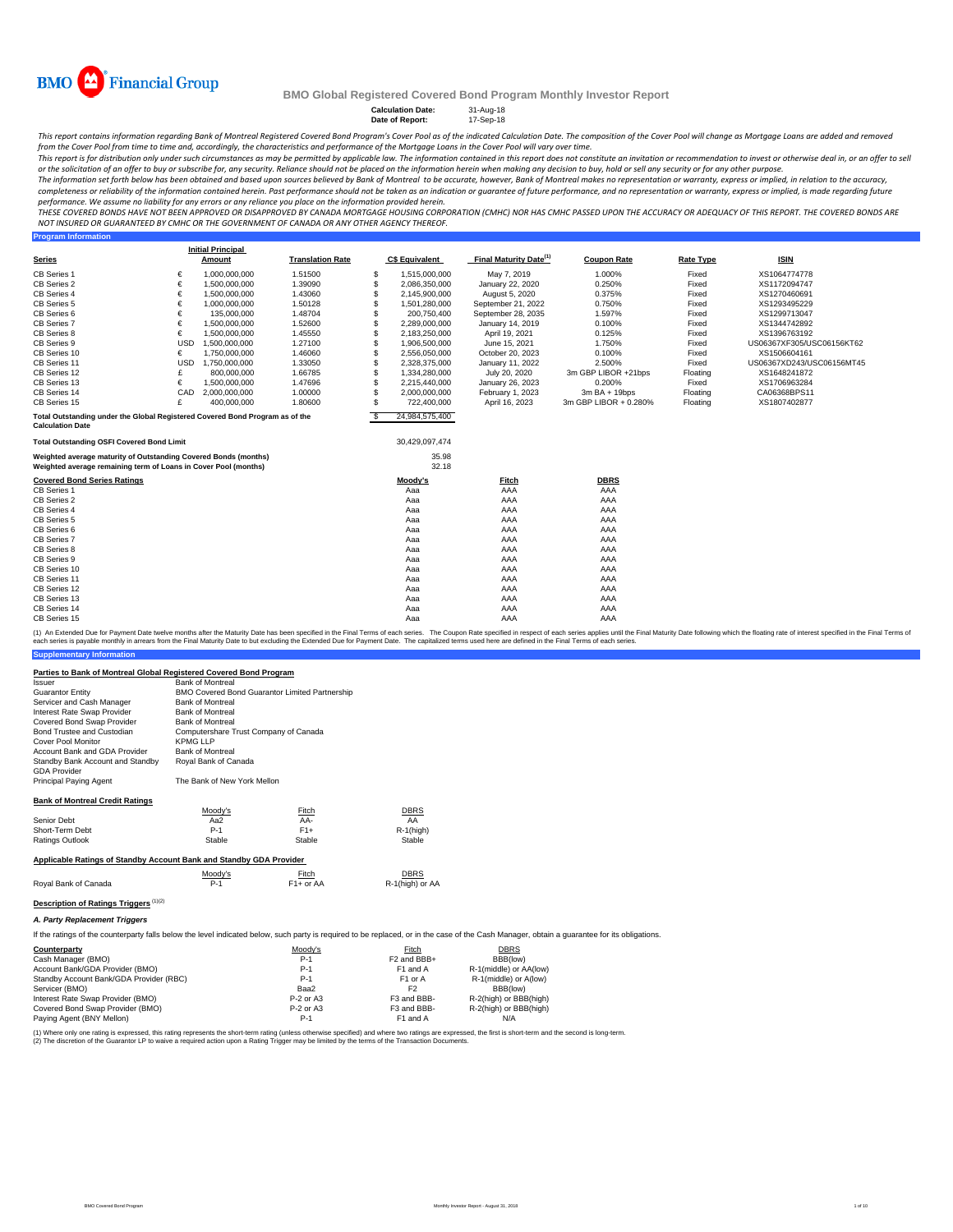

| <b>B. Summary of Specific Rating Trigger Actions</b>                                                                                                                                                                                                                                                                                |                                                  | <b>Calculation Date:</b><br>Date of Report: | 31-Aug-18<br>17-Sep-18                                            |                                                                                                                                                                                                                                                                                                                                                                                                                                                                  |
|-------------------------------------------------------------------------------------------------------------------------------------------------------------------------------------------------------------------------------------------------------------------------------------------------------------------------------------|--------------------------------------------------|---------------------------------------------|-------------------------------------------------------------------|------------------------------------------------------------------------------------------------------------------------------------------------------------------------------------------------------------------------------------------------------------------------------------------------------------------------------------------------------------------------------------------------------------------------------------------------------------------|
| I) The following actions are required if the Cash Manager (BMO) undergoes a downgrade below the stipulated rating:                                                                                                                                                                                                                  |                                                  |                                             |                                                                   |                                                                                                                                                                                                                                                                                                                                                                                                                                                                  |
|                                                                                                                                                                                                                                                                                                                                     | Moody's                                          | Fitch                                       | <b>DBRS</b>                                                       |                                                                                                                                                                                                                                                                                                                                                                                                                                                                  |
| a) The Servicer will be required to direct amounts received directly<br>into the GDA Account (or Standby GDA Account if applicable)<br>within 2 Canadian business days and the Cash Manager shall<br>immediately remit any funds held at such time for or on behalf of<br>the Guarantor directly into the GDA Account               | $P-1$                                            | F1 or A                                     | R-1(middle) or AA(low)                                            |                                                                                                                                                                                                                                                                                                                                                                                                                                                                  |
| II) The following actions are required if the Servicer (BMO) undergoes a downgrade below the stipulated rating:                                                                                                                                                                                                                     |                                                  |                                             |                                                                   |                                                                                                                                                                                                                                                                                                                                                                                                                                                                  |
|                                                                                                                                                                                                                                                                                                                                     | Moody's                                          | Fitch                                       | <b>DBRS</b>                                                       |                                                                                                                                                                                                                                                                                                                                                                                                                                                                  |
| a) The Servicer will be required to direct amounts received to the<br>Cash Manager, or GDA as applicable                                                                                                                                                                                                                            | $P-1$                                            | F1 or A                                     | R-1(middle) or BBB(low)                                           |                                                                                                                                                                                                                                                                                                                                                                                                                                                                  |
| III) The Swap Provider is required to transfer credit support or transfer all of its rights and obligations to a replacement third party, or to obtain a<br>guarantee of its rights and obligations from a third party, if the Swap Provider undergoes a downgrade below the stipulated rating:                                     |                                                  |                                             |                                                                   |                                                                                                                                                                                                                                                                                                                                                                                                                                                                  |
| a) Interest Rate Swap Provider<br>b) Covered Bond Swap Provider                                                                                                                                                                                                                                                                     | Moody's <sup>(3)</sup><br>P-1 or A2<br>P-1 or A2 | Fitch<br>F1 and A<br>F1 and A               | <b>DBRS</b><br>R-1(middle) or A (high)<br>R-1(middle) or A (high) |                                                                                                                                                                                                                                                                                                                                                                                                                                                                  |
| IV) The following actions are required if the Issuer (BMO) undergoes a downgrade below the stipulated rating:                                                                                                                                                                                                                       |                                                  |                                             |                                                                   |                                                                                                                                                                                                                                                                                                                                                                                                                                                                  |
| a) Mandatory repayment of the Demand Loan                                                                                                                                                                                                                                                                                           | Moody's<br>N/A                                   | Fitch<br>F <sub>2</sub> or BBB+             | <b>DBRS</b><br>N/A                                                |                                                                                                                                                                                                                                                                                                                                                                                                                                                                  |
| b) Cashflows will be exchanged under the Covered Bond Swap<br>Agreement (to the extent not already taking place)                                                                                                                                                                                                                    | Baa1                                             | BBB+                                        | BBB(high)                                                         |                                                                                                                                                                                                                                                                                                                                                                                                                                                                  |
| c) Transfer of title to Loans to Guarantor <sup>(4)</sup>                                                                                                                                                                                                                                                                           | A <sub>3</sub>                                   | BBB-                                        | BBB(low)                                                          |                                                                                                                                                                                                                                                                                                                                                                                                                                                                  |
| <b>Events of Defaults &amp; Test Compliance</b><br>Asset Coverage Test (C\$ Equivalent of Outstanding<br>Covered Bond < Adjusted Aggregate Asset Amount)<br><b>Issuer Event of Default</b><br>Guarantor LP Event of Default                                                                                                         |                                                  | Pass<br>No<br>No                            |                                                                   |                                                                                                                                                                                                                                                                                                                                                                                                                                                                  |
| (3) If no short term rating exists, then A1<br>jurisdiction over the Seller permitting registered title to the Loans to remain with the Seller until such time as (i) the Loans are to be sold or otherwise disposed of by the Guarantor or the Bond Trustee in the performan<br>Bonds as a result of such deferral.                |                                                  |                                             |                                                                   | (4) The transfer of registered title to the Loans to the Guarantor may be deferred if (A) satisfactory assurances are provided to the Guarantor and the Bond Trustee by The Office of the Superintendent of Financial Institut<br>Transaction Documents, or (ii) the Guarantor or the Bond Trustee is required to take actions to enforce or otherwise deal with the Loans, and (B) each of the Rating Agencies has confirmed that it will not withdraw or downg |
| <b>Pre-Maturity Test</b>                                                                                                                                                                                                                                                                                                            |                                                  |                                             |                                                                   |                                                                                                                                                                                                                                                                                                                                                                                                                                                                  |
| (Applicable to Hard Bullet Covered Bonds)<br><b>Pre-Maturity Required Ratings</b>                                                                                                                                                                                                                                                   | Moody's<br>$P-1$                                 | Fitch<br>$F1+$                              | DBRS <sup>(1)</sup><br>A(high) or A(low)                          |                                                                                                                                                                                                                                                                                                                                                                                                                                                                  |
| Following a breach of the Pre-Maturity test in respect of a Series of Hard Bullet Covered Bonds, and unless the Pre-Maturity Liquidity Ledger is otherwise funded from the other sources, the Partnership<br>shall offer to sell Randomly Selected Loans if Final Maturity Date is within 12 months from the Pre-Maturity Test Date |                                                  |                                             |                                                                   |                                                                                                                                                                                                                                                                                                                                                                                                                                                                  |

(1) In the case of DBRS, if Final Maturity Date is within six months of the Pre-Maturity Test Date, then A(high), otherwise A(low).

| <b>TRANSPORT IN THE</b>                     |         |              |             |  |
|---------------------------------------------|---------|--------------|-------------|--|
| <b>Reserve Fund Required Amount Ratings</b> | Moody's | Fitch        | <b>DBRS</b> |  |
| Senior                                      |         | $\mathsf{A}$ | A(low)      |  |
| Short Term                                  | P.      |              | R-1(middle) |  |
|                                             |         |              |             |  |

Are the ratings of the Issuer below the Reserve Fund Required Amount Ratings? No

If the ratings of the Issuer fall below the Reserve Fund Required Amount Ratings, then the Guarantor shall credit or cause to be credited to the Reserve Fund funds up to an amount equal to the Reserve Fund Required Amount.

Reserve Fund Required Amount: Nil

**Reserve Fund**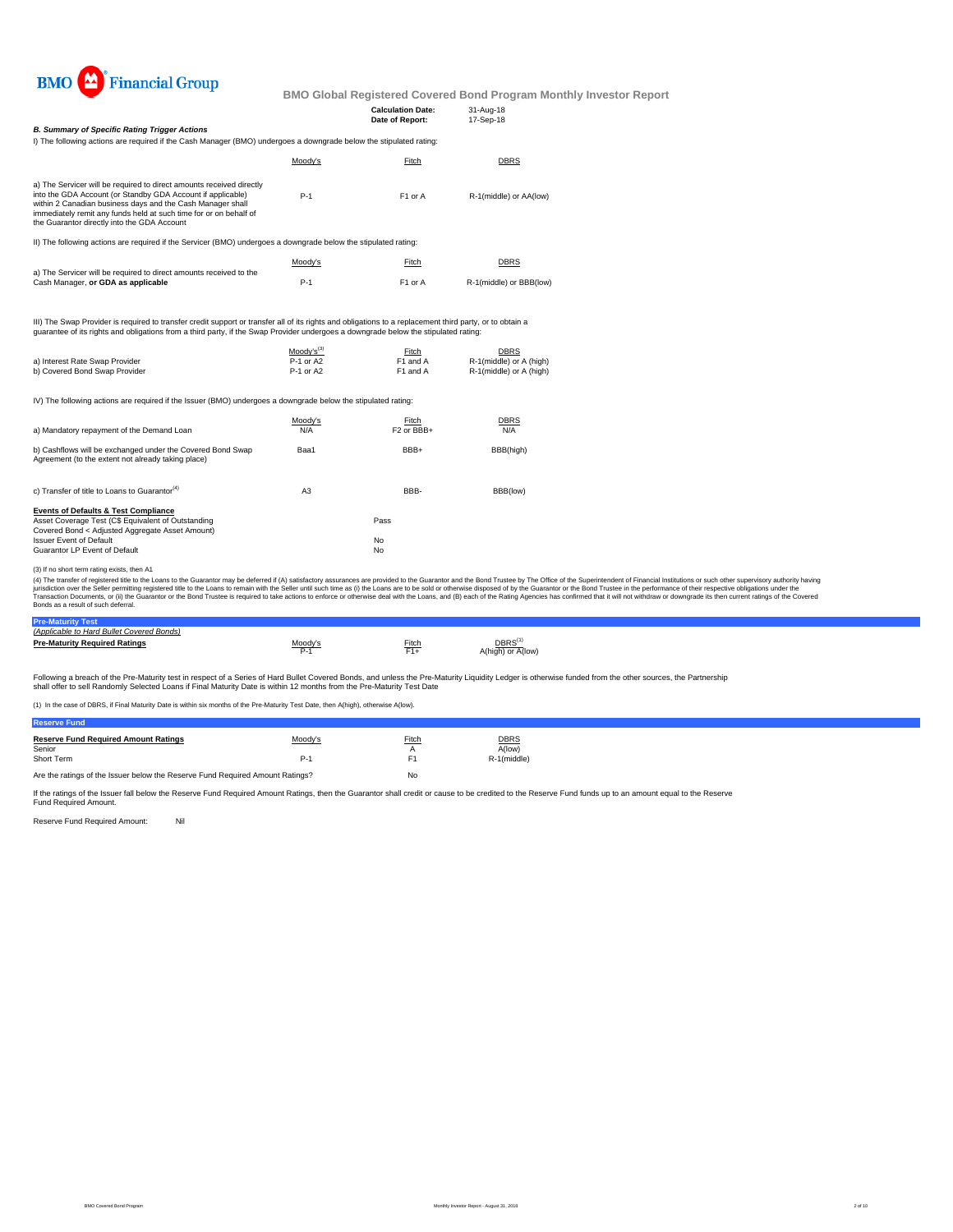

|                                                                                                                                                                                                                              | <b>Calculation Date:</b><br>Date of Report:                                           | 31-Aug-18<br>17-Sep-18                          |                |                |  |  |
|------------------------------------------------------------------------------------------------------------------------------------------------------------------------------------------------------------------------------|---------------------------------------------------------------------------------------|-------------------------------------------------|----------------|----------------|--|--|
| <b>Asset Coverage Test</b>                                                                                                                                                                                                   |                                                                                       |                                                 |                |                |  |  |
| C\$ Equivalent of Outstanding Covered Bonds                                                                                                                                                                                  | 24,984,575,400                                                                        |                                                 |                |                |  |  |
| $A^{(1)}$ = Lesser of (i) Sum of LTV adjusted outstanding principal balance and (ii) Sum of<br>Asset percentage adjusted outstanding principal balance                                                                       | 26,633,272,955                                                                        |                                                 | A (i)          | 28,484,783,910 |  |  |
| B = Principal receipts not applied                                                                                                                                                                                           | $\overline{\phantom{a}}$                                                              |                                                 | A (ii)         | 26,633,272,955 |  |  |
| $C =$ Cash capital contributions<br>$D =$ Substitution assets<br>$E =$ (i) Reserve fund balance<br>(ii) Pre - Maturity liquidity ledger balance<br>$F =$ Negative carry factor calculation<br>Total: $A + B + C + D + E - F$ | $\sim$<br>$\overline{\phantom{a}}$<br>$\overline{\phantom{a}}$<br>۰<br>26,633,272,955 | Asset Percentage<br>Maximum Asset<br>Percentage | 93.5%<br>95.0% |                |  |  |
| <b>Asset Coverage Test Pass/Fail</b>                                                                                                                                                                                         | Pass                                                                                  |                                                 |                |                |  |  |
| <b>Regulatory OC Minimum</b>                                                                                                                                                                                                 | 103%                                                                                  |                                                 |                |                |  |  |
| Level of Overcollateralization <sup>(2)</sup>                                                                                                                                                                                | 107%                                                                                  |                                                 |                |                |  |  |

(1) Market Value as determined by adjusting, not less than quarterly, the Original Market Value utilizing the Indexation Methodology (see Appendix for details) for subsequent price developments.

(2) Per Section 4.3.8 of the CMHC Guide, (A) the lesser of (i) the total amount of cover pool collateral and (ii) the amount of cover pool collateral required to collateralize the covered bonds outstanding and ensure the A

| <b>Valuation Calculation</b>                                                                                                                                                                                                   |                |        |                |
|--------------------------------------------------------------------------------------------------------------------------------------------------------------------------------------------------------------------------------|----------------|--------|----------------|
| <b>Trading Value of Covered Bonds</b>                                                                                                                                                                                          | 24.951.827.282 |        |                |
| $A =$ Lesser of i) Present value of outstanding loan balance of Performing Eligible Loans <sup>(1)</sup><br>and ii) 80% of Market Value <sup>(2)</sup> of properties securing Performing Eligible Loans, net of<br>adjustments | 28.257.872.573 | A(i)   | 28.257.872.573 |
| $B =$ Principal receipts up to calculation date not otherwise applied                                                                                                                                                          |                | A (ii) | 52.974.335.679 |
| $C =$ Cash capital contributions                                                                                                                                                                                               | $\sim$         |        |                |
| D = Trading Value of any Substitute Assets                                                                                                                                                                                     |                |        |                |
| $E =$ (i) Reserve Fund Balance, if applicable                                                                                                                                                                                  |                |        |                |
| (ii) Pre - Maturity liquidity ledger balance                                                                                                                                                                                   |                |        |                |
| F = Trading Value of Swap Collateral                                                                                                                                                                                           |                |        |                |
| Total: $A + B + C + D + E + F$                                                                                                                                                                                                 | 28.257.872.573 |        |                |

(1) Present value of expected future cash flows of Loans using current market interest rates offered to BMO clients. The effective weighted average rate used for discounting is 3.29%.<br>(2) Market Value as determined by adju

| <b>Intercompany Loan Balance</b>       |                                  |                                                        |
|----------------------------------------|----------------------------------|--------------------------------------------------------|
| Guarantee Loan<br>Demand Loan<br>Total |                                  | 26,761,392,182<br>S<br>1,774,862,296<br>28,536,254,478 |
| <b>Cover Pool Losses</b>               |                                  |                                                        |
| Period end                             | <b>Write Off Amounts</b>         | <b>Loss Percentage (Annualized)</b>                    |
| August 31, 2018                        | \$443,665                        | $0.00\%$                                               |
| <b>Cover Pool Flow of Funds</b>        |                                  |                                                        |
|                                        | <b>Current Month</b>             | Previous Month                                         |
| Cash Inflows *                         |                                  |                                                        |
| Principal receipts                     | 469,689,047                      | 480,936,396                                            |
| Proceeds for sale of Loans             |                                  |                                                        |
| <b>Revenue Receipts</b>                | 64,135,778                       | 76,872,752                                             |
| Swap Receipts                          | 5,098,561                        | 5,365,057                                              |
| Cash Capital Contribution              |                                  |                                                        |
| Advances of Intercompany Loans         |                                  | $\overline{\phantom{a}}$                               |
| Guarantee Fee                          |                                  | ٠                                                      |
| <b>Cash Outflows</b><br>Swap Payment   |                                  |                                                        |
| Intercompany Loan interest             | (45,883,991)                     | (44, 731, 171)                                         |
| Intercompany Loan principal            | $(469, 689, 047)$ <sup>(1)</sup> | (480, 936, 396)                                        |
| Intercompany Loan repayment            |                                  |                                                        |
| Mortgage Top-up Settlement             |                                  |                                                        |
| Misc Partnership Expenses              | (104)                            | (967)                                                  |
| Profit Distribution to Partners        |                                  |                                                        |
| Net inflows/(outflows)                 | 23,350,243                       | 37,505,671                                             |

## $^{(1)}$  Includes cash settlement of \$ 469,689,047 to occur on September 19, 2018.

| <b>Cover Pool - Summary Statistics</b>       |    |                         |               |
|----------------------------------------------|----|-------------------------|---------------|
| Asset Type                                   |    | Mortgages               |               |
| Previous Month Ending Balance                | \$ | 29.017.650.212          |               |
| Aggregate Outstanding Balance                | S  | 28.527.339.418          |               |
| Number of Loans                              |    | 109.568                 |               |
| Average Loan Size                            | \$ | 260.362                 |               |
| Number of Primary Borrowers                  |    | 108.071                 |               |
| Number of Properties                         |    | 109.568                 |               |
|                                              |    | Original <sup>(1)</sup> | Indexed $(2)$ |
| Weighted Average Current Loan to Value (LTV) |    | 61.60%                  | 51.62%        |
| Weighted Average Authorized LTV              |    | 69.44%                  | 57.55%        |
| Weighted Average Original LTV                |    | 69.44%                  |               |
| Weighted Average Seasoning                   |    | 20.95 (Months)          |               |
| Weighted Average Coupon                      |    | 2.79%                   |               |
| Weighted Average Original Term               |    | 53.13 (Months)          |               |
| Weighted Average Remaining Term              |    | 32.18 (Months)          |               |
| <b>Substitution Assets</b>                   |    | Nil                     |               |

(1) Value as most recently determined or assessed in accordance with the underwriting policies (whether upon origination or renewal of the Eligible Loan or subsequently thereto).

Value as incorrection documents of documents in the children as the children of the United States of the Indexation Methodology (see Appendix for details) for subsequent price developments.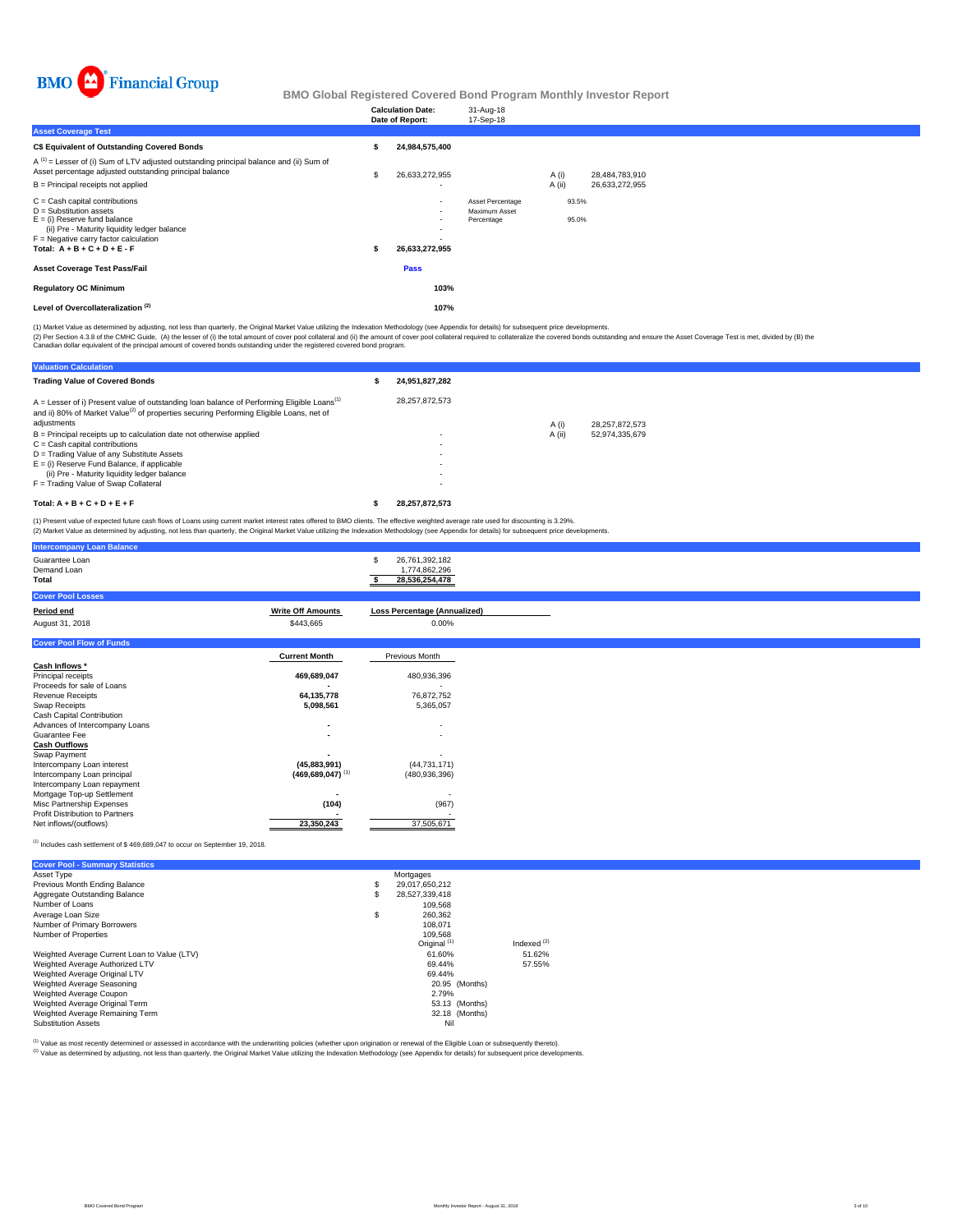

**Cover Pool - Provincial Distril** 

## **Calculation Date:** 31-Aug-18 **BMO Global Registered Covered Bond Program Monthly Investor Report**

|                                              | Date of Report: | 17-Sep-18  |                          |                |            |
|----------------------------------------------|-----------------|------------|--------------------------|----------------|------------|
| <b>Cover Pool - Delinguency Distribution</b> |                 |            |                          |                |            |
| Aging Summary                                | Number of Loans | Percentage | <b>Principal Balance</b> |                | Percentage |
| Current and less than 30 days past due       | 108,909         | 99.40      |                          | 28.359.400.547 | 99.41      |
| 30 - 59 days past due                        | 312             | 0.28       |                          | 86.120.428     | 0.30       |
| 60 - 89 days past due                        | 138             | 0.13       |                          | 39.262.934     | 0.14       |
| 90 or more days past due                     | 209             | 0.19       |                          | 42.555.508     | 0.15       |
| Grand Total                                  | 109.568         | 100.00     |                          | 28.527.339.418 | 100.00     |
|                                              |                 |            |                          |                |            |

| Province                        | Number of Loans | Percentage | <b>Principal Balance</b> |                | Percentage |
|---------------------------------|-----------------|------------|--------------------------|----------------|------------|
| Alberta                         | 13.271          | 12.11      |                          | 3.269.985.539  | 11.46      |
| <b>British Columbia</b>         | 16.189          | 14.78      |                          | 5.537.868.262  | 19.41      |
| Manitoba                        | 1.494           | 1.36       |                          | 261.147.307    | 0.92       |
| New Brunswick                   | 1.785           | 1.63       | ъ                        | 225.778.794    | 0.79       |
| Newfoundland                    | 3,034           | 2.77       |                          | 491.579.720    | 1.72       |
| Northwest Territories & Nunavut | 106             | 0.10       |                          | 21.836.799     | 0.08       |
| Nova Scotia                     | 3,325           | 3.03       |                          | 567.020.410    | 1.99       |
| Ontario                         | 49,183          | 44.89      | S                        | 14.047.386.624 | 49.24      |
| Prince Edward Island            | 545             | 0.50       |                          | 76.494.642     | 0.27       |
| Quebec                          | 18,332          | 16.73      | S                        | 3.572.857.485  | 12.52      |
| Saskatchewan                    | 2.198           | 2.01       |                          | 434.124.879    | 1.52       |
| <b>Yukon Territories</b>        | 106             | 0.10       |                          | 21.258.957     | 0.07       |
| <b>Grand Total</b>              | 109,568         | 100.00     |                          | 28,527,339,418 | 100.00     |

| <b>Cover Pool - Credit Score Distribution</b> |                 |            |                          |                |            |
|-----------------------------------------------|-----------------|------------|--------------------------|----------------|------------|
| <b>Credit Score</b>                           | Number of Loans | Percentage | <b>Principal Balance</b> |                | Percentage |
| Score Unavailable                             | 850             | 0.78       |                          | 167.857.679    | 0.59       |
| Less than 600                                 | 1.823           | 1.66       |                          | 392.825.724    | 1.38       |
| $600 - 650$                                   | 3.489           | 3.18       |                          | 857.121.594    | 3.00       |
| 651 - 700                                     | 8.594           | 7.84       |                          | 2.249.488.646  | 7.89       |
| 701 - 750                                     | 15.970          | 14.58      |                          | 4.442.157.340  | 15.57      |
| 751 - 800                                     | 20,359          | 18.58      |                          | 5.775.512.567  | 20.25      |
| 801 and Above                                 | 58.483          | 53.38      |                          | 14.642.375.867 | 51.33      |
| <b>Grand Total</b>                            | 109.568         | 100.00     |                          | 28.527.339.418 | 100.00     |

| <b>Cover Pool - Rate Type Distribution</b>                                         |                        |            |                          |            |
|------------------------------------------------------------------------------------|------------------------|------------|--------------------------|------------|
| <b>Rate Type</b>                                                                   | <b>Number of Loans</b> | Percentage | <b>Principal Balance</b> | Percentage |
| Fixed                                                                              | 85.756                 | 78.27      | 21,533,315,723           | 75.48      |
| Variable                                                                           | 23,812                 | 21.73      | 6,994,023,695            | 24.52      |
| <b>Grand Total</b>                                                                 | 109.568                | 100.00     | 28.527.339.418           | 100.00     |
|                                                                                    |                        |            |                          |            |
|                                                                                    |                        |            |                          |            |
|                                                                                    |                        |            |                          |            |
| <b>Cover Pool - Mortgage Asset Type Distribution</b><br><b>Mortgage Asset Type</b> | <b>Number of Loans</b> | Percentage | <b>Principal Balance</b> | Percentage |
| <b>Conventional Amortizing Mortgages</b>                                           | 109.568                | 100.00     | 28.527.339.418           | 100.00     |
| <b>Grand Total</b>                                                                 | 109.568                | 100.00     | 28.527.339.418           | 100.00     |

| <b>Cover Pool - Occupancy Type Distribution</b> |                 |            |                          |            |
|-------------------------------------------------|-----------------|------------|--------------------------|------------|
| <b>Occupancy Type</b>                           | Number of Loans | Percentage | <b>Principal Balance</b> | Percentage |
| Owner Occupied                                  | 84.544          | 77.16      | 23.149.398.086           | 81.15      |
| Non-Owner Occupied                              | 25.024          | 22.84      | 5.377.941.332            | 18.85      |
| <b>Grand Total</b>                              | 109.568         | 100.00     | 28.527.339.418           | 100.00     |

| <b>Cover Pool - Mortgage Rate Distribution</b> |                        |            |                          |            |
|------------------------------------------------|------------------------|------------|--------------------------|------------|
| Mortgage Rate (%)                              | <b>Number of Loans</b> | Percentage | <b>Principal Balance</b> | Percentage |
| Less than 1.00                                 | 10                     | 0.01       | 2.458.693                | 0.01       |
| $1.00 - 3.99$                                  | 107,614                | 98.22      | 28,148,050,130           | 98.67      |
| $4.00 - 4.49$                                  | 409                    | 0.37       | 87.852.794               | 0.31       |
| $4.50 - 4.99$                                  | 1,225                  | 1.12       | 236.518.620              | 0.83       |
| $5.00 - 5.49$                                  | 10                     | 0.01       | 2,206,849                | 0.01       |
| $5.50 - 5.99$                                  |                        | 0.00       | 314.020                  | 0.00       |
| $6.00 - 6.49$                                  |                        | 0.00       | 427.048                  | 0.00       |
| $6.50 - 6.99$                                  | 9                      | 0.01       | 1.141.063                | 0.00       |
| $7.00 - 7.49$                                  | 287                    | 0.26       | 48.370.200               | 0.17       |
| $7.50 - 7.99$                                  |                        | $\sim$     | ۰                        |            |
| 8.00 and Above                                 |                        |            |                          |            |
| <b>Grand Total</b>                             | 109,568                | 100.00     | 28,527,339,418           | 100.00     |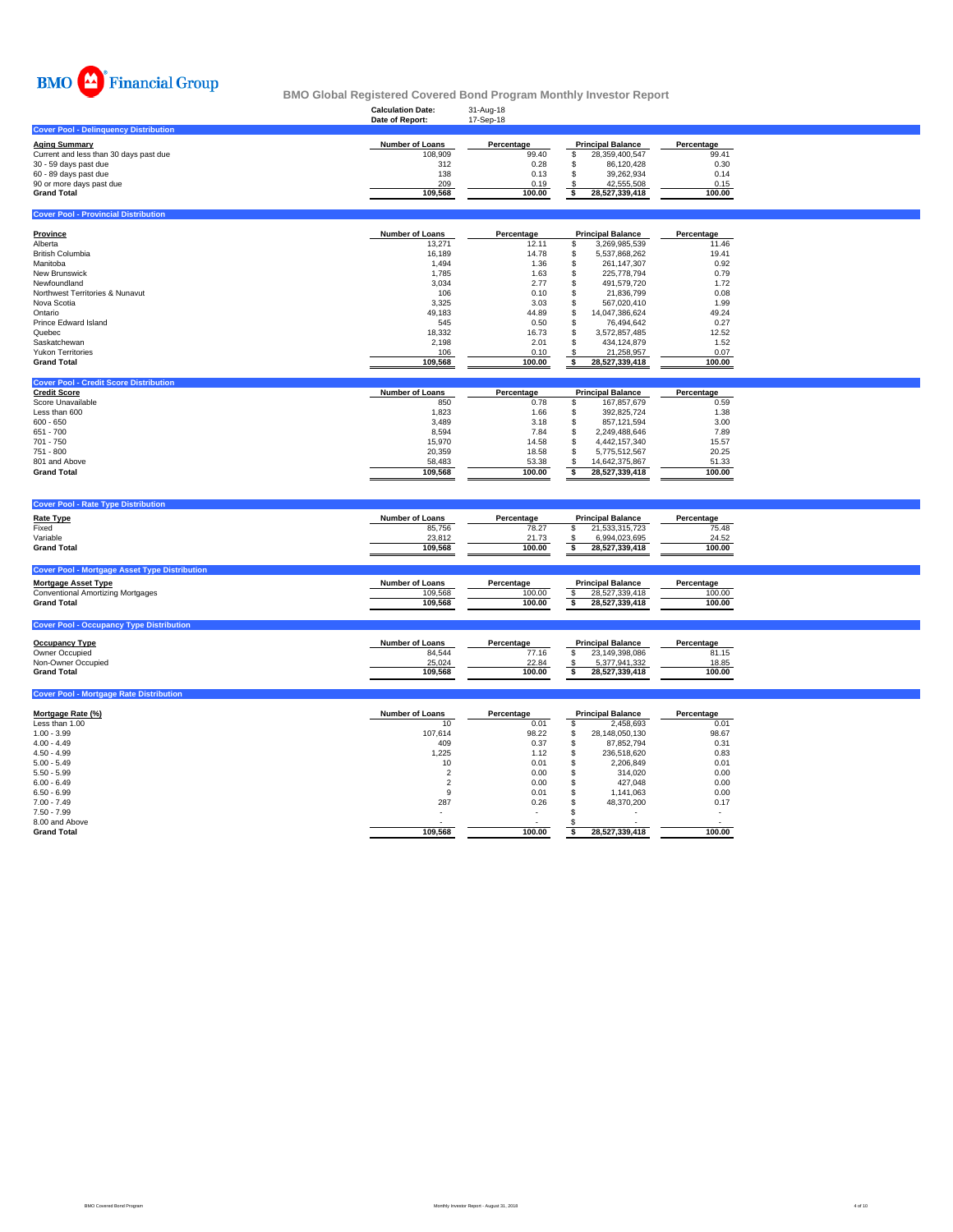

## **Calculation Date:** 31-Aug-18 **BMO Global Registered Covered Bond Program Monthly Investor Report**

|                                           | Date of Report:        | 17-Sep-18  |   |                          |            |
|-------------------------------------------|------------------------|------------|---|--------------------------|------------|
| Cover Pool - Indexed LTV Distribution (1) |                        |            |   |                          |            |
| Indexed LTV (%)                           | <b>Number of Loans</b> | Percentage |   | <b>Principal Balance</b> | Percentage |
| 20.00 and Below                           | 12,105                 | 11.05      |   | 1,065,697,561            | 3.74       |
| $20.01 - 25.00$                           | 4,587                  | 4.19       |   | 774.486.407              | 2.71       |
| 25.01 - 30.00                             | 5,561                  | 5.08       |   | 1.201.799.425            | 4.21       |
| $30.01 - 35.00$                           | 7,221                  | 6.59       |   | 1.942.712.845            | 6.81       |
| $35.01 - 40.00$                           | 8,641                  | 7.89       |   | 2,313,130,637            | 8.11       |
| $40.01 - 45.00$                           | 9,934                  | 9.07       |   | 2.648.743.169            | 9.28       |
| $45.01 - 50.00$                           | 10,510                 | 9.59       |   | 2,894,039,244            | 10.14      |
| $50.01 - 55.00$                           | 9,785                  | 8.93       |   | 2,808,525,622            | 9.85       |
| $55.01 - 60.00$                           | 9,621                  | 8.78       | ъ | 2.767.105.653            | 9.70       |
| $60.01 - 65.00$                           | 8,792                  | 8.02       |   | 2,682,512,977            | 9.40       |
| 65.01 - 70.00                             | 9,978                  | 9.11       |   | 3.072.113.415            | 10.77      |
| 70.01 - 75.00                             | 7,411                  | 6.76       |   | 2,438,475,414            | 8.55       |
| 75.01 - 80.00                             | 5,422                  | 4.95       |   | 1,917,997,048            | 6.72       |
| 80.01 and Above                           |                        |            |   |                          |            |
| <b>Grand Total</b>                        | 109,568                | 100.00     |   | 28.527.339.418           | 100.00     |

<sup>(1)</sup> Value as determined by adjusting, not less than quarterly, the Original Market Value utilizing the Indexation Methodology (see Appendix for details) for subsequent price developments.

| <b>Cover Pool - Remaining Term Distribution</b> |                        |            |                          |            |
|-------------------------------------------------|------------------------|------------|--------------------------|------------|
| <b>Months to Maturity</b>                       | <b>Number of Loans</b> | Percentage | <b>Principal Balance</b> | Percentage |
| Less than 12                                    | 15.947                 | 14.55      | 3.932.358.097            | 13.78      |
| $12 - 17$                                       | 10,828                 | 9.88       | 2.614.450.261            | 9.16       |
| $18 - 24$                                       | 13.737                 | 12.54      | 3.425.441.635            | 12.01      |
| $25 - 30$                                       | 11.753                 | 10.73      | 2.929.218.859            | 10.27      |
| $31 - 36$                                       | 10.820                 | 9.88       | 2.589.703.959            | 9.08       |
| $37 - 42$                                       | 14.031                 | 12.81      | 3.641.332.603            | 12.76      |
| $43 - 48$                                       | 15.653                 | 14.29      | 4.416.245.151            | 15.48      |
| $49 - 54$                                       | 11.199                 | 10.22      | 3.265.700.683            | 11.45      |
| $55 - 60$                                       | 5.370                  | 4.90       | 1.664.823.213            | 5.84       |
| $61 - 63$                                       | 15                     | 0.01       | 2.698.893                | 0.01       |
| 72 and Above                                    | 215                    | 0.20       | 45.366.064               | 0.16       |
| <b>Grand Total</b>                              | 109,568                | 100.00     | 28,527,339,418           | 100.00     |

| <b>Remaining Principal Balance (C\$)</b> | <b>Number of Loans</b> | Percentage |     | <b>Principal Balance</b> | Percentage |
|------------------------------------------|------------------------|------------|-----|--------------------------|------------|
| 99,999 and Below                         | 19,144                 | 17.47      |     | 1,185,871,915            | 4.16       |
| 100.000 - 199.999                        | 33,295                 | 30.39      |     | 5,017,534,804            | 17.59      |
| 200.000 - 299.999                        | 25,353                 | 23.14      |     | 6.229.448.467            | 21.84      |
| 300.000 - 399.999                        | 13,633                 | 12.44      |     | 4.702.319.948            | 16.48      |
| 400.000 - 499.999                        | 7.444                  | 6.79       |     | 3.318.828.433            | 11.63      |
| 500.000 - 599.999                        | 4,051                  | 3.70       |     | 2,206,237,925            | 7.73       |
| 600.000 - 699.999                        | 2,287                  | 2.09       | Эħ. | 1.477.560.410            | 5.18       |
| 700.000 - 799.999                        | 1,300                  | 1.19       | ж   | 970.448.041              | 3.40       |
| 800.000 - 899.999                        | 870                    | 0.79       | Эħ. | 737.755.005              | 2.59       |
| $900.000 - 999.999$                      | 648                    | 0.59       |     | 614.869.117              | 2.16       |
| 1.000.000 - 1.499.999                    | 1,209                  | 1.10       |     | 446.048.967              | 5.07       |
| 1.500.000 - 2.000.000                    | 252                    | 0.23       |     | 429.104.977              | 1.50       |
| 2,000,000 - 3,000,000                    | 82                     | 0.07       |     | 191.311.410              | 0.67       |
| 3,000,000 and Above                      |                        | $\sim$     |     |                          |            |
|                                          | 109,568                | 100.00     |     | 28,527,339,418           | 100.00     |

| <b>Cover Pool - Property Type Distribution</b> |                 |            |                          |            |
|------------------------------------------------|-----------------|------------|--------------------------|------------|
| <b>Property Type</b>                           | Number of Loans | Percentage | <b>Principal Balance</b> | Percentage |
| Condominium                                    | 22.651          | 20.67      | 4.519.415.851            | 15.84      |
| Multi-Residential                              | 5.608           | 5.12       | 1.388.673.945            | 4.87       |
| Single Family                                  | 73.250          | 66.85      | 20.555.992.110           | 72.06      |
| Townhouse                                      | 8,059           | 7.36       | 2.063.257.513            | 7.23       |
| <b>Grand Total</b>                             | 109.568         | 100.00     | 28.527.339.418           | 100.00     |

*Note: Percentages and totals in the above tables may not add exactly due to rounding.*

## **Cover Pool - Indexed LTV and Delinquency Distribution by Province**

|          |                 | <b>Aging Summary</b>                                |               |                           |            |   |                           |  |                             |    |               |
|----------|-----------------|-----------------------------------------------------|---------------|---------------------------|------------|---|---------------------------|--|-----------------------------|----|---------------|
| Province | Indexed LTV (%) | <b>Current and</b><br>less than 30<br>days past due |               | 30 to 59<br>days past due |            |   | 60 to 89<br>days past due |  | 90 or more<br>days past due |    | Total         |
| Alberta  | 20.00 and Below |                                                     | 73.186.660    |                           | 144.931    |   |                           |  | 22,064                      | S. | 73,353,655    |
|          | $20.01 - 25$    |                                                     | 53.561.373    |                           | 290.142    |   |                           |  | 232,547                     |    | 54,084,063    |
|          | $25.01 - 30$    |                                                     | 69.766.212    |                           |            |   | 54,724                    |  | 48,282                      |    | 69,869,218    |
|          | $30.01 - 35$    |                                                     | 99.515.285    |                           | 258.783    |   | 243.035                   |  | 323.483                     |    | 100.340.586   |
|          | $35.01 - 40$    |                                                     | 138.846.613   |                           | 244.200    | s | 192.296                   |  | 1.086.054                   |    | 140.369.163   |
|          | $40.01 - 45$    |                                                     | 164.483.935   |                           | 633.687    |   | 177.505                   |  | 211.977                     |    | 165.507.104   |
|          | $45.01 - 50$    |                                                     | 222.601.928   |                           | 821.572    |   | 219,415                   |  | 393.859                     |    | 224.036.774   |
|          | $50.01 - 55$    |                                                     | 294.347.333   |                           | 838,570    |   | 325,972                   |  | 1,671,075                   |    | 297,182,949   |
|          | $55.01 - 60$    |                                                     | 384.921.119   |                           | 845.577    |   | 827.808                   |  | 1.064.851                   |    | 387.659.355   |
|          | $60.01 - 65$    |                                                     | 375.428.109   |                           | 1.373.352  |   | 1.208.958                 |  | 1.270.426                   |    | 379.280.846   |
|          | $65.01 - 70$    |                                                     | 358.232.482   |                           | 1.054.799  |   | 1,136,337                 |  | 94,623                      |    | 360.518.240   |
|          | $70.01 - 75$    |                                                     | 559.117.769   |                           | 1.514.492  |   | 236,100                   |  | 1,646,232                   |    | 562.514.593   |
|          | $75.01 - 80$    |                                                     | 451,855,080   |                           | 2,366,266  |   | 622,996                   |  | 424,652                     |    | 455,268,993   |
|          | 80.01 and Above |                                                     |               |                           |            |   |                           |  |                             |    |               |
|          |                 |                                                     | 3,245,863,897 |                           | 10.386.372 |   | 5.245.145                 |  | 8,490,126                   |    | 3.269.985.539 |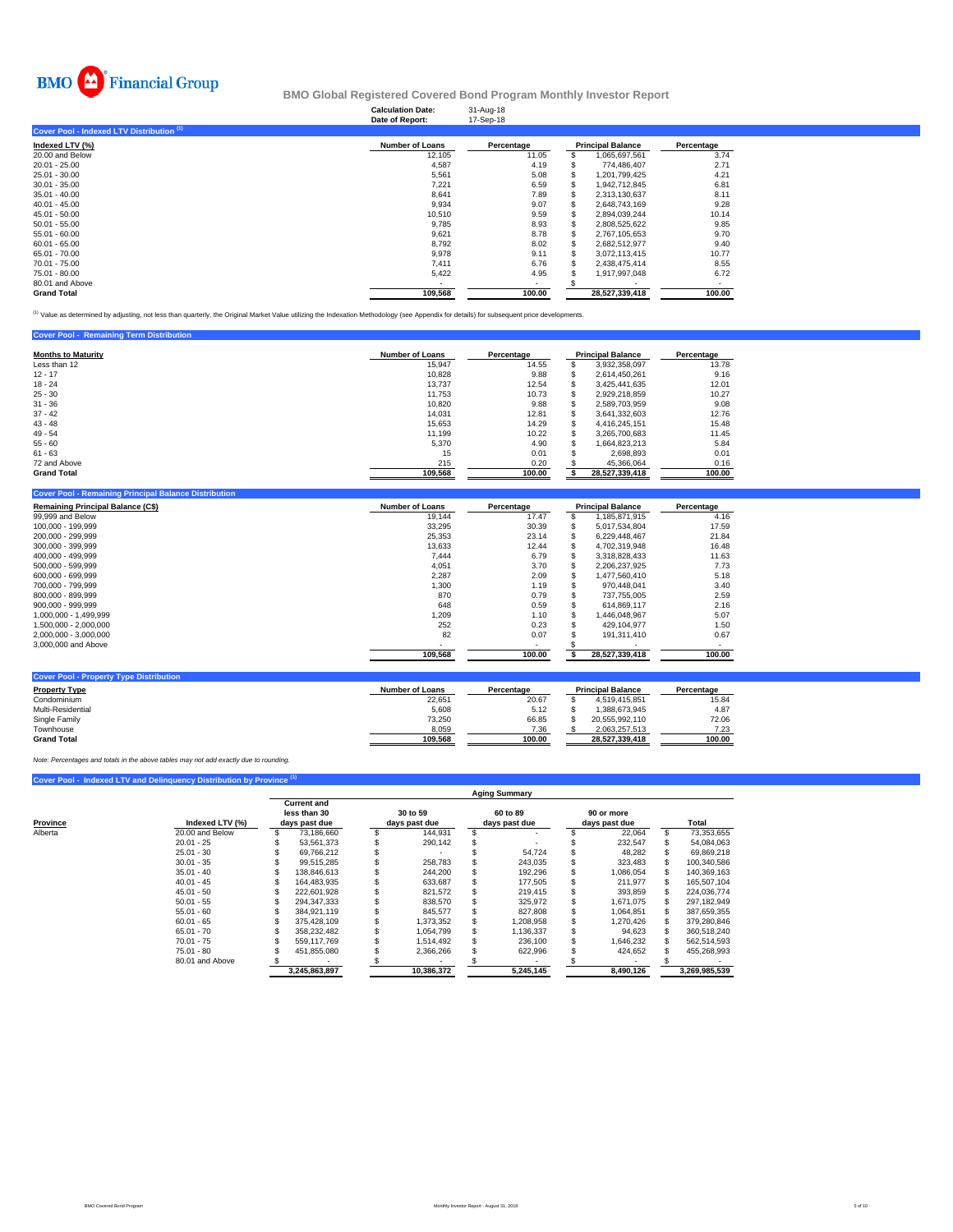

**less than 30** 30 to 59 60 to 89 90 or more<br> **less than 30** 30 to 59 **adys past due**<br> **i** 374,214,582  $\frac{304}{5}$  354,589  $\frac{304}{5}$  560,196  $\frac{4048}{5}$  5434,616<br> **i** 275,850,781  $\frac{5}{5}$  2,332,013  $\frac{5}{5}$  1,339,565

**Calculation Date:** 31-Aug-18 **Date of Report:** 17-Sep-18

**Current and**

**Aging Summary**

| Province                | Indexed LTV (%) | days past due      | days past due   |    | days past due        | days past due   | Total             |
|-------------------------|-----------------|--------------------|-----------------|----|----------------------|-----------------|-------------------|
| <b>British Columbia</b> | 20.00 and Below | \$<br>374,214,582  | \$<br>354,589   | S  | 560.196              | \$<br>634.616   | \$<br>375,763,982 |
|                         | $20.01 - 25$    | S<br>275,850,781   | \$<br>2,332,013 | S  | 1,339,565            | \$<br>162,468   | \$<br>279,684,828 |
|                         | $25.01 - 30$    | \$<br>489,144,779  | 594,379         |    | 124,947              | \$              | \$<br>489,864,105 |
|                         | $30.01 - 35$    | S<br>846,166,299   | 5,708,343       |    | 6,410,807            | \$<br>2.925.572 | \$<br>861,211,021 |
|                         | $35.01 - 40$    | 665,688,342        | 2,679,550       |    | 3,920,351            | \$<br>429,891   | \$<br>672,718,134 |
|                         | $40.01 - 45$    | 550,182,727        | 1,780,238       |    | 728,068              | \$<br>642,442   | \$<br>553,333,475 |
|                         | $45.01 - 50$    | \$<br>466,332,921  | 1,132,357       |    | 904,564              | \$<br>405,461   | \$<br>468,775,303 |
|                         | $50.01 - 55$    | \$<br>433,228,705  | 2,392,382       |    | 457,794              | \$              | \$<br>436,078,881 |
|                         | $55.01 - 60$    | S<br>339, 377, 222 | 896,794         |    | 608,669              | \$<br>427,697   | \$<br>341,310,381 |
|                         | $60.01 - 65$    | S<br>362,594,893   | 343,581         |    |                      |                 | \$<br>362,938,474 |
|                         | $65.01 - 70$    | S<br>339,411,423   | 181,541         |    |                      |                 | \$<br>339,592,964 |
|                         | $70.01 - 75$    | S<br>237, 144, 248 | 858,152         |    |                      |                 | 238,002,400       |
|                         | $75.01 - 80$    | 118,594,313        |                 |    |                      |                 | 118,594,313       |
|                         | 80.01 and Above |                    |                 |    |                      |                 |                   |
|                         |                 | 5,497,931,235      | 19,253,918      |    | 15,054,962           | 5,628,146       | 5,537,868,262     |
|                         |                 |                    |                 |    | <b>Aging Summary</b> |                 |                   |
|                         |                 | <b>Current and</b> |                 |    |                      |                 |                   |
|                         |                 | less than 30       | 30 to 59        |    | 60 to 89             | 90 or more      |                   |
| Province                | Indexed LTV (%) | days past due      | days past due   |    | days past due        | days past due   | Total             |
| Manitoba                | 20.00 and Below | 6,144,919<br>S     | \$              | \$ |                      | \$              | \$<br>6,144,919   |
|                         | $20.01 - 25$    | 4,070,039          | \$              |    |                      | \$              | \$<br>4,070,039   |
|                         | $25.01 - 30$    | 5,672,218          |                 |    |                      |                 | \$<br>5,672,218   |
|                         | $30.01 - 35$    | 7,003,078          |                 |    |                      |                 | \$<br>7,003,078   |
|                         | $35.01 - 40$    | £.<br>7,907,103    |                 |    |                      | 95.570          | \$<br>8,002,673   |
|                         | $40.01 - 45$    | \$<br>11,777,003   |                 |    | 155,016              | \$<br>131,514   | \$<br>12,063,533  |
|                         | $45.01 - 50$    | \$<br>18,179,462   |                 |    |                      | \$              | \$<br>18,179,462  |
|                         | $50.01 - 55$    | \$<br>24,054,525   |                 |    |                      | 196,498         | \$<br>24,251,023  |
|                         | $55.01 - 60$    | \$<br>28,126,768   |                 |    | 158,481              | \$              | \$<br>28,285,250  |
|                         | $60.01 - 65$    | \$<br>25,431,825   |                 |    |                      |                 | \$<br>25,431,825  |
|                         | $65.01 - 70$    | \$<br>42,483,016   |                 |    |                      |                 | \$<br>42,483,016  |
|                         | $70.01 - 75$    | \$<br>42,299,997   | 150,853         |    |                      | \$              | \$<br>42,450,851  |
|                         | $75.01 - 80$    | S<br>37,109,422    |                 |    |                      | \$              | \$<br>37,109,422  |
|                         | 80.01 and Above |                    |                 |    |                      | \$              |                   |
|                         |                 | 260,259,374        | 150,853         |    | 313,497              | 423,582         | 261,147,307       |
|                         |                 |                    |                 |    | <b>Aging Summary</b> |                 |                   |
|                         |                 |                    |                 |    |                      |                 |                   |

|          |                 |                                                     |                           | <b>Aging Summary</b>      |                             |               |
|----------|-----------------|-----------------------------------------------------|---------------------------|---------------------------|-----------------------------|---------------|
| Province | Indexed LTV (%) | <b>Current and</b><br>less than 30<br>days past due | 30 to 59<br>days past due | 60 to 89<br>days past due | 90 or more<br>days past due | Total         |
| Manitoba | 20.00 and Below | 6,144,919                                           |                           |                           |                             | 6,144,919     |
|          | $20.01 - 25$    | 4,070,039                                           |                           | ۰                         |                             | 4,070,039     |
|          | $25.01 - 30$    | 5.672.218                                           |                           | ۰                         |                             | 5,672,218     |
|          | $30.01 - 35$    | 7.003.078                                           |                           | ۰                         |                             | 7,003,078     |
|          | $35.01 - 40$    | 7.907.103                                           |                           |                           | 95,570                      | 8,002,673     |
|          | $40.01 - 45$    | 11.777.003                                          |                           | 155.016                   | 131,514                     | 12,063,533    |
|          | $45.01 - 50$    | 18.179.462                                          |                           |                           |                             | 18.179.462    |
|          | $50.01 - 55$    | 24.054.525                                          |                           |                           | 196.498                     | 24,251,023    |
|          | $55.01 - 60$    | 28.126.768                                          |                           | 158.481                   |                             | 28.285.250    |
|          | $60.01 - 65$    | 25,431,825                                          |                           |                           |                             | 25,431,825    |
|          | $65.01 - 70$    | 42.483.016                                          |                           | ۰                         |                             | 42,483,016    |
|          | $70.01 - 75$    | 42.299.997                                          | 150,853                   | ۰                         |                             | 42,450,851    |
|          | $75.01 - 80$    | 37.109.422                                          |                           | ۰                         |                             | 37,109,422    |
|          | 80.01 and Above |                                                     |                           |                           |                             |               |
|          |                 | 260,259,374                                         | 150,853                   | 313,497                   | 423.582                     | 261, 147, 307 |

|               |                 |                                                     | <b>Aging Summary</b> |                           |         |  |                           |  |                             |  |             |  |  |
|---------------|-----------------|-----------------------------------------------------|----------------------|---------------------------|---------|--|---------------------------|--|-----------------------------|--|-------------|--|--|
| Province      | Indexed LTV (%) | <b>Current and</b><br>less than 30<br>days past due |                      | 30 to 59<br>days past due |         |  | 60 to 89<br>days past due |  | 90 or more<br>days past due |  | Total       |  |  |
| New Brunswick | 20.00 and Below |                                                     | 7,570,913            |                           | ۰       |  |                           |  | ۰                           |  | 7,570,913   |  |  |
|               | $20.01 - 25$    |                                                     | 3,344,401            |                           |         |  | 22,645                    |  |                             |  | 3,367,046   |  |  |
|               | $25.01 - 30$    |                                                     | 5,199,361            |                           |         |  | 30,651                    |  |                             |  | 5,230,012   |  |  |
|               | $30.01 - 35$    |                                                     | 7.060.009            |                           |         |  | 70.113                    |  | ۰                           |  | 7.130.122   |  |  |
|               | $35.01 - 40$    |                                                     | 13.936.980           |                           | 117.291 |  |                           |  | ۰                           |  | 14.054.271  |  |  |
|               | $40.01 - 45$    |                                                     | 25.400.271           |                           |         |  |                           |  |                             |  | 25.400.271  |  |  |
|               | $45.01 - 50$    |                                                     | 30.188.923           |                           | 335,025 |  | 37.401                    |  | 96.494                      |  | 30.657.842  |  |  |
|               | $50.01 - 55$    |                                                     | 26.561.496           |                           | 63,469  |  | 97.596                    |  | 204.190                     |  | 26,926,750  |  |  |
|               | $55.01 - 60$    |                                                     | 21.669.789           |                           |         |  |                           |  |                             |  | 21,669,789  |  |  |
|               | $60.01 - 65$    |                                                     | 17.483.521           |                           |         |  | 83.791                    |  | 152.712                     |  | 17,720,023  |  |  |
|               | $65.01 - 70$    |                                                     | 32.518.589           |                           |         |  |                           |  | 319,856                     |  | 32,838,445  |  |  |
|               | $70.01 - 75$    |                                                     | 14.863.930           |                           |         |  |                           |  |                             |  | 14,863,930  |  |  |
|               | $75.01 - 80$    |                                                     | 18.349.379           |                           |         |  |                           |  | ۰                           |  | 18,349,379  |  |  |
|               | 80.01 and Above |                                                     |                      |                           |         |  |                           |  |                             |  |             |  |  |
|               |                 |                                                     | 224, 147, 562        |                           | 515.784 |  | 342.196                   |  | 773.252                     |  | 225,778,794 |  |  |

**Aging Summary**

|              |                 |               | <b>Current and</b> |               |           |               |           |               |             |
|--------------|-----------------|---------------|--------------------|---------------|-----------|---------------|-----------|---------------|-------------|
|              |                 |               | less than 30       |               | 30 to 59  |               | 60 to 89  | 90 or more    |             |
| Province     | Indexed LTV (%) | days past due |                    | days past due |           | days past due |           | days past due | Total       |
| Newfoundland | 20.00 and Below |               | 8.945.361          |               | 115,970   |               |           | 139.100       | 9.200.431   |
|              | $20.01 - 25$    |               | 7.086.475          |               | 60,454    |               |           |               | 7,146,929   |
|              | $25.01 - 30$    |               | 10.275.863         |               |           |               |           | 268.837       | 10,544,700  |
|              | $30.01 - 35$    |               | 14.755.411         |               | 660.702   |               |           | 91.025        | 15,507,139  |
|              | $35.01 - 40$    |               | 24.863.030         |               | 30.526    |               |           | 89.679        | 24,983,234  |
|              | $40.01 - 45$    |               | 53.510.640         |               | 325.445   |               | 631.702   | 386.852       | 54,854,639  |
|              | $45.01 - 50$    |               | 80.031.523         |               | 1,177,891 |               |           | 1,465,578     | 82,674,992  |
|              | $50.01 - 55$    |               | 67.371.122         |               | 508,867   |               | 461,133   | 810,307       | 69,151,429  |
|              | $55.01 - 60$    |               | 58.916.943         |               |           |               | 102.753   |               | 59.019.696  |
|              | $60.01 - 65$    |               | 43.002.185         |               | 137,804   |               |           | 194.836       | 43,334,825  |
|              | $65.01 - 70$    |               | 56.118.683         |               | 109.768   |               |           | 226.114       | 56,454,564  |
|              | $70.01 - 75$    |               | 28.254.147         |               | 464.829   |               |           |               | 28.718.976  |
|              | $75.01 - 80$    |               | 29.842.635         |               | 145,530   |               |           |               | 29.988.165  |
|              | 80.01 and Above |               |                    |               |           |               |           |               |             |
|              |                 |               | 482.974.017        |               | 3.737.787 |               | 1,195,588 | 3.672.328     | 491.579.720 |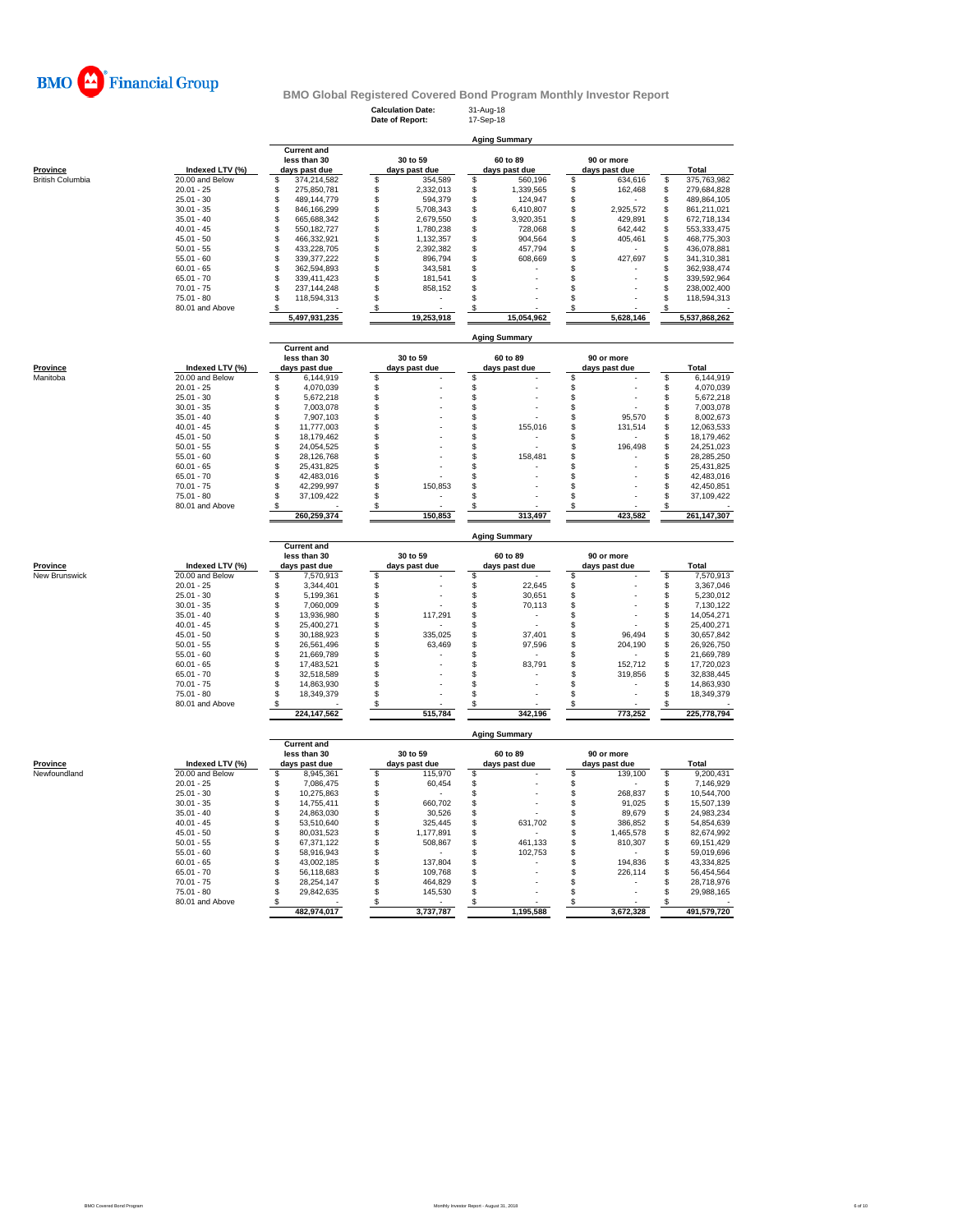

|                       |                              |                                        | <b>Calculation Date:</b><br>Date of Report: | 31-Aug-18<br>17-Sep-18<br><b>Aging Summary</b> |                                  |                                       |  |  |  |  |  |
|-----------------------|------------------------------|----------------------------------------|---------------------------------------------|------------------------------------------------|----------------------------------|---------------------------------------|--|--|--|--|--|
|                       |                              | <b>Current and</b><br>less than 30     | 30 to 59                                    | 60 to 89                                       | 90 or more                       |                                       |  |  |  |  |  |
| Province              | Indexed LTV (%)              | days past due                          | days past due                               | days past due                                  | days past due                    | Total                                 |  |  |  |  |  |
| Northwest Territories | 20.00 and Below              | 1,496,495<br>\$                        | \$                                          | \$                                             | \$                               | \$<br>1,496,495                       |  |  |  |  |  |
|                       | $20.01 - 25$<br>$25.01 - 30$ | \$<br>407,066<br>\$<br>814,548         | \$                                          | \$<br>\$                                       | \$<br>\$                         | 407,066<br>\$<br>\$<br>814,548        |  |  |  |  |  |
|                       | $30.01 - 35$                 | \$<br>1,187,089                        | \$<br>\$                                    | \$                                             | \$                               | \$<br>1,187,089                       |  |  |  |  |  |
|                       | $35.01 - 40$                 | \$<br>3,126,346                        | \$                                          | \$                                             | \$                               | 3,126,346<br>S                        |  |  |  |  |  |
|                       | $40.01 - 45$                 | \$<br>2,507,730                        | \$                                          | \$                                             | \$                               | 2,507,730<br>S                        |  |  |  |  |  |
|                       | $45.01 - 50$                 | \$<br>2,588,318                        | \$                                          | \$                                             | \$                               | \$<br>2,588,318                       |  |  |  |  |  |
|                       | $50.01 - 55$                 | \$<br>2,204,000                        | \$                                          | \$                                             | \$                               | \$<br>2,204,000                       |  |  |  |  |  |
|                       | $55.01 - 60$                 | \$<br>1,107,021                        | \$                                          | \$                                             | \$                               | 1,107,021<br>\$                       |  |  |  |  |  |
|                       | $60.01 - 65$                 | \$<br>835,174                          | \$                                          | \$                                             | \$                               | S<br>835,174                          |  |  |  |  |  |
|                       | $65.01 - 70$<br>$70.01 - 75$ | \$<br>2,428,094<br>\$<br>795,582       | \$<br>\$                                    | \$<br>\$                                       | \$<br>\$                         | 2,428,094<br>S<br>795,582<br>S        |  |  |  |  |  |
|                       | $75.01 - 80$                 | \$<br>2,339,336                        | \$                                          | \$                                             | \$                               | 2,339,336<br>\$                       |  |  |  |  |  |
|                       | 80.01 and Above              | \$                                     | \$                                          | \$                                             | \$                               | S                                     |  |  |  |  |  |
|                       |                              | \$<br>21,836,799                       | \$                                          | \$                                             | \$                               | 21,836,799<br>s                       |  |  |  |  |  |
|                       |                              |                                        |                                             |                                                |                                  |                                       |  |  |  |  |  |
|                       |                              | <b>Current and</b>                     |                                             | <b>Aging Summary</b>                           |                                  |                                       |  |  |  |  |  |
| <b>Province</b>       | Indexed LTV (%)              | less than 30<br>days past due          | 30 to 59<br>days past due                   | 60 to 89                                       | 90 or more<br>days past due      | Total                                 |  |  |  |  |  |
| Nova Scotia           | 20.00 and Below              | 12,383,715<br>\$                       | \$<br>28,839                                | days past due<br>\$                            | \$<br>19,531                     | \$<br>12,432,084                      |  |  |  |  |  |
|                       | $20.01 - 25$                 | \$<br>8,406,405                        | \$<br>×,                                    | \$                                             | \$<br>21,947                     | 8,428,353<br>S                        |  |  |  |  |  |
|                       | $25.01 - 30$                 | \$<br>10,601,215                       | \$                                          | \$                                             | \$                               | 10,601,215<br>\$                      |  |  |  |  |  |
|                       | $30.01 - 35$                 | \$<br>14,956,402                       | \$<br>107,366                               | \$                                             | 84,255<br>\$                     | \$<br>15,148,023                      |  |  |  |  |  |
|                       | $35.01 - 40$                 | \$<br>18,530,425                       | \$<br>133,901                               | \$<br>491,898                                  | \$<br>524,144                    | 19,680,367<br>\$                      |  |  |  |  |  |
|                       | $40.01 - 45$                 | \$<br>34,930,740                       | \$<br>128,925                               | \$                                             | \$                               | 35,059,665<br>\$                      |  |  |  |  |  |
|                       | $45.01 - 50$                 | \$<br>43,360,499                       | \$<br>100,450                               | \$<br>39,405                                   | \$<br>99,009                     | \$<br>43,599,363                      |  |  |  |  |  |
|                       | $50.01 - 55$<br>$55.01 - 60$ | \$<br>51,964,627<br>\$<br>69,705,767   | \$<br>110,720<br>\$                         | \$<br>95,705<br>\$<br>189,740                  | \$<br>167,711<br>\$<br>581,533   | 52,338,764<br>\$<br>70,477,039        |  |  |  |  |  |
|                       | $60.01 - 65$                 | \$<br>77,781,851                       | \$<br>J.                                    | \$<br>752,884                                  | \$<br>220,420                    | \$<br>S<br>78,755,156                 |  |  |  |  |  |
|                       | $65.01 - 70$                 | \$<br>118,635,759                      | \$<br>205,065                               | \$                                             | \$<br>464,649                    | 119,305,473<br>\$                     |  |  |  |  |  |
|                       | $70.01 - 75$                 | \$<br>72,678,833                       | \$                                          | \$                                             | \$                               | 72,678,833<br>S                       |  |  |  |  |  |
|                       | $75.01 - 80$                 | \$<br>28,516,074                       | \$                                          | \$                                             | \$                               | £.<br>28,516,074                      |  |  |  |  |  |
|                       | 80.01 and Above              | 562,452,313                            | S<br>815,266                                | 1,569,632                                      | S<br>2,183,200                   | 567,020,410                           |  |  |  |  |  |
|                       |                              |                                        |                                             | <b>Aging Summary</b>                           |                                  |                                       |  |  |  |  |  |
|                       |                              |                                        |                                             |                                                |                                  |                                       |  |  |  |  |  |
|                       |                              | <b>Current and</b>                     |                                             |                                                |                                  |                                       |  |  |  |  |  |
| Province              | Indexed LTV (%)              | less than 30<br>days past due          | 30 to 59<br>days past due                   | 60 to 89<br>days past due                      | 90 or more<br>days past due      | Total                                 |  |  |  |  |  |
| Nunavut               | 20.00 and Below              | \$                                     | \$                                          | \$                                             | \$                               | \$                                    |  |  |  |  |  |
|                       | $20.01 - 25$                 | \$                                     | \$                                          | \$                                             | \$                               | \$                                    |  |  |  |  |  |
|                       | $25.01 - 30$                 | \$                                     | \$                                          | \$                                             | \$                               | \$                                    |  |  |  |  |  |
|                       | $30.01 - 35$                 | \$                                     | \$                                          | \$                                             | \$                               | \$                                    |  |  |  |  |  |
|                       | $35.01 - 40$                 | \$                                     | \$                                          | \$                                             | \$                               | \$                                    |  |  |  |  |  |
|                       | $40.01 - 45$                 | \$                                     | \$                                          | \$                                             | \$                               | \$<br>\$                              |  |  |  |  |  |
|                       | $45.01 - 50$<br>$50.01 - 55$ | \$<br>\$                               | \$                                          | \$<br>\$                                       | \$<br>\$                         | \$                                    |  |  |  |  |  |
|                       | $55.01 - 60$                 | \$                                     | \$<br>\$                                    | \$                                             | \$                               | \$                                    |  |  |  |  |  |
|                       | $60.01 - 65$                 | \$                                     | \$                                          | \$                                             | \$                               | S                                     |  |  |  |  |  |
|                       | $65.01 - 70$                 | \$                                     | \$                                          | \$                                             | \$                               |                                       |  |  |  |  |  |
|                       | $70.01 - 75$                 | \$                                     | \$                                          | \$                                             | \$                               | \$                                    |  |  |  |  |  |
|                       | $75.01 - 80$                 | \$                                     | \$                                          | \$                                             | \$                               | \$                                    |  |  |  |  |  |
|                       | 80.01 and Above              | S<br>\$                                | S                                           | \$                                             | \$                               | s<br>\$                               |  |  |  |  |  |
|                       |                              |                                        | \$                                          | \$                                             | \$                               |                                       |  |  |  |  |  |
|                       |                              | <b>Current and</b>                     |                                             | <b>Aging Summary</b>                           |                                  |                                       |  |  |  |  |  |
|                       |                              | less than 30                           | 30 to 59                                    | 60 to 89                                       | 90 or more                       |                                       |  |  |  |  |  |
| Province              | Indexed LTV (%)              | days past due                          | days past due                               | days past due                                  | days past due                    | <b>Total</b>                          |  |  |  |  |  |
| Ontario               | $20.00$ and Below            | S<br>483,110,247                       | \$<br>675,338                               | \$<br>45,935                                   | \$<br>345,413                    | \$<br>484,176,933                     |  |  |  |  |  |
|                       | $20.01 - 25$                 | 350,885,214<br>\$                      | \$<br>207,296                               | \$<br>129,616                                  | \$<br>305,383                    | 351,527,510<br>\$                     |  |  |  |  |  |
|                       | $25.01 - 30$<br>$30.01 - 35$ | \$<br>519,330,367<br>\$                | \$<br>615,072                               | \$                                             | \$<br>312,209                    | 520,257,647<br>\$<br>\$               |  |  |  |  |  |
|                       | $35.01 - 40$                 | 818,202,351<br>\$<br>1,249,966,986     | \$<br>1,318,247<br>\$<br>3,060,114          | \$<br>1,399,689<br>\$<br>258,590               | \$<br>427,330<br>\$<br>1,558,715 | 821,347,616<br>1,254,844,404<br>S     |  |  |  |  |  |
|                       | $40.01 - 45$                 | S<br>1,522,317,478                     | \$<br>3,755,356                             | \$<br>487,189                                  | \$<br>780,646                    | \$<br>1,527,340,669                   |  |  |  |  |  |
|                       | $45.01 - 50$                 | \$<br>1,644,107,330                    | \$<br>4,093,644                             | \$<br>753,780                                  | \$<br>1,591,132                  | \$<br>1,650,545,886                   |  |  |  |  |  |
|                       | $50.01 - 55$                 | 1,473,269,495<br>\$                    | \$<br>1,579,952                             | \$<br>561,539                                  | \$<br>1,537,872                  | 1,476,948,857<br>\$                   |  |  |  |  |  |
|                       | $55.01 - 60$                 | \$<br>1,331,155,868                    | \$<br>5,411,100                             | \$<br>593,674                                  | \$<br>1,403,233                  | \$<br>1,338,563,875                   |  |  |  |  |  |
|                       | $60.01 - 65$                 | \$<br>1,251,559,751                    | \$<br>378,024                               | \$<br>455,265                                  | \$<br>589,485                    | 1,252,982,525<br>\$                   |  |  |  |  |  |
|                       | $65.01 - 70$                 | \$<br>1,470,174,725                    | \$<br>1,170,344                             | \$<br>1,457,437                                | \$<br>348,994                    | 1,473,151,499<br>\$                   |  |  |  |  |  |
|                       | $70.01 - 75$<br>$75.01 - 80$ | \$<br>936.782.257<br>956,304,468<br>\$ | \$<br>1,749,595<br>\$                       | \$<br>305,043<br>\$                            | \$<br>\$                         | 938,836,895<br>\$<br>956,862,308<br>S |  |  |  |  |  |
|                       | 80.01 and Above              | S                                      | 557,840<br>S                                | S                                              | \$                               | S                                     |  |  |  |  |  |
|                       |                              | 14,007,166,536                         | 24,571,921                                  | 6,447,756                                      | 9,200,412                        | 14,047,386,624                        |  |  |  |  |  |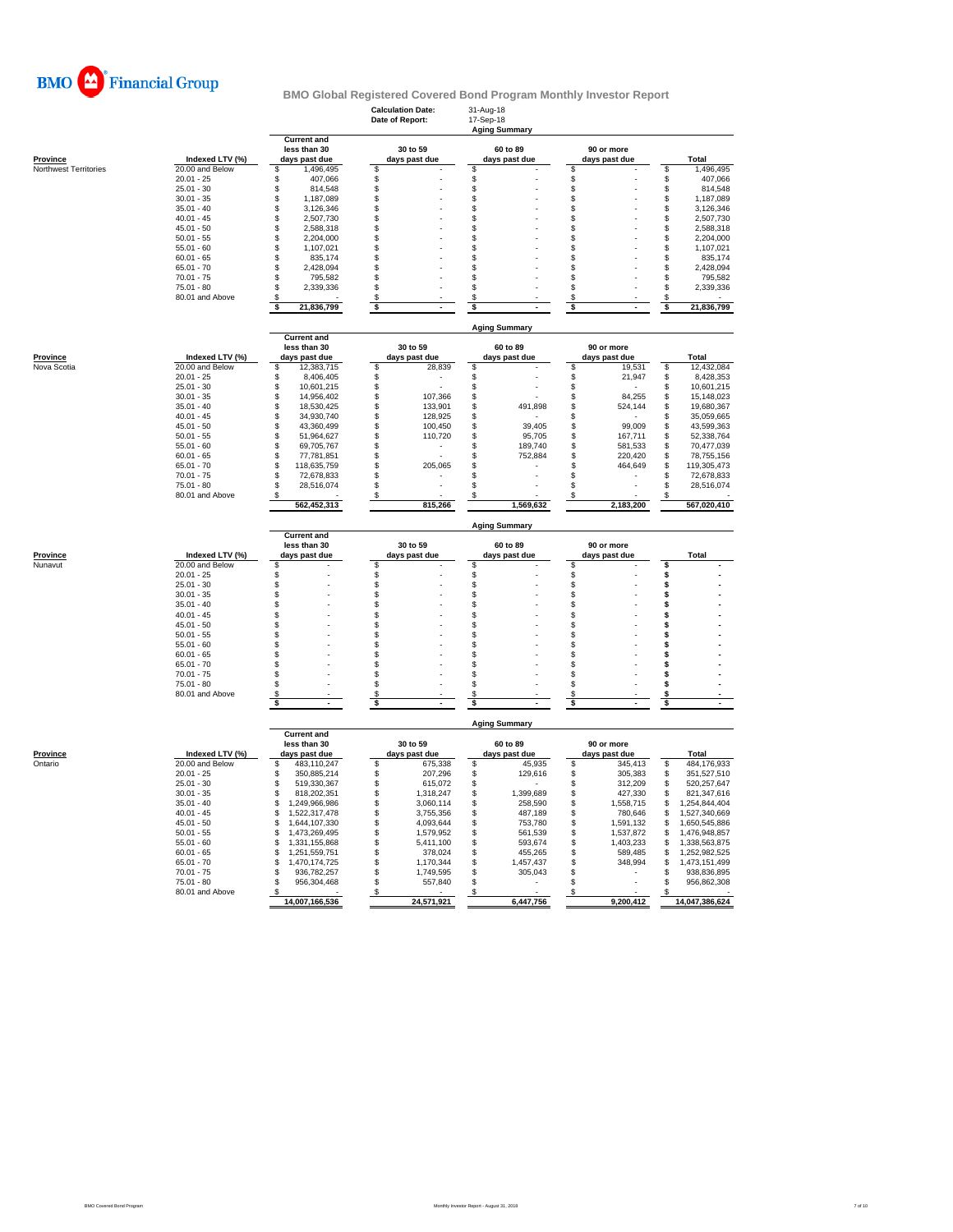

|                          |                                 |                                                     | <b>Calculation Date:</b><br>Date of Report: |                           | 31-Aug-18<br>17-Sep-18 | <b>Aging Summary</b>      |                             |                      |          |                          |  |  |
|--------------------------|---------------------------------|-----------------------------------------------------|---------------------------------------------|---------------------------|------------------------|---------------------------|-----------------------------|----------------------|----------|--------------------------|--|--|
| Province                 | Indexed LTV (%)                 | <b>Current and</b><br>less than 30<br>days past due |                                             | 30 to 59<br>days past due |                        | 60 to 89<br>days past due | 90 or more<br>days past due |                      |          | Total                    |  |  |
| Prince Edward Island     | 20.00 and Below                 | \$<br>2,040,747                                     | \$                                          |                           | \$                     |                           | \$                          |                      | \$       | 2,040,747                |  |  |
|                          | $20.01 - 25$                    | \$<br>1,328,230                                     | \$                                          |                           | \$                     |                           | \$                          |                      | \$       | 1,328,230                |  |  |
|                          | $25.01 - 30$                    | \$<br>2,027,083                                     | $\mathbb S$                                 |                           | \$                     |                           | \$                          |                      | \$       | 2,027,083                |  |  |
|                          | $30.01 - 35$                    | \$<br>2,909,953                                     | $\mathsf{\$}$                               |                           | \$                     |                           | \$                          |                      | \$       | 2,909,953                |  |  |
|                          | $35.01 - 40$<br>$40.01 - 45$    | \$<br>4,968,764<br>8,030,908                        | \$<br><b>S</b>                              |                           | \$                     | 172,071                   | \$                          |                      | \$       | 5,140,835                |  |  |
|                          | $45.01 - 50$                    | \$<br>\$<br>6,673,877                               | \$                                          | 217,160                   | \$<br>\$               | 96,298<br>102,049         | \$<br>\$                    |                      | \$<br>\$ | 8,127,206<br>6,993,086   |  |  |
|                          | $50.01 - 55$                    | \$<br>6,780,137                                     | \$                                          |                           | \$                     |                           | \$                          |                      | \$       | 6,780,137                |  |  |
|                          | $55.01 - 60$                    | \$<br>6,438,600                                     | \$                                          |                           | \$                     | 104,324                   | \$                          |                      | \$       | 6,542,924                |  |  |
|                          | $60.01 - 65$                    | \$<br>7,958,883                                     | \$                                          |                           | \$                     |                           | \$                          |                      | \$       | 7,958,883                |  |  |
|                          | $65.01 - 70$                    | \$<br>12,621,793                                    | \$                                          |                           | \$                     |                           | \$                          |                      | \$       | 12.621.793               |  |  |
|                          | $70.01 - 75$                    | \$<br>7,005,596                                     | \$                                          |                           | \$                     |                           | \$                          |                      | \$       | 7,005,596                |  |  |
|                          | $75.01 - 80$                    | \$<br>7,018,171                                     | \$                                          |                           | \$                     |                           | \$                          |                      | \$       | 7,018,171                |  |  |
|                          | 80.01 and Above                 | \$                                                  | \$                                          |                           | S                      |                           | \$                          |                      | \$       |                          |  |  |
|                          |                                 | 75,802,740                                          |                                             | 217,160                   |                        | 474,742                   |                             |                      |          | 76,494,642               |  |  |
|                          |                                 | <b>Current and</b>                                  |                                             |                           |                        | <b>Aging Summary</b>      |                             |                      |          |                          |  |  |
|                          |                                 | less than 30                                        |                                             | 30 to 59                  |                        | 60 to 89                  |                             | 90 or more           |          |                          |  |  |
| Province                 | Indexed LTV (%)                 | days past due                                       |                                             | days past due             |                        | days past due             |                             | days past due        |          | Total                    |  |  |
| Quebec                   | 20.00 and Below                 | \$<br>79.904.898                                    | -S                                          | 281,097                   | \$                     |                           | \$                          | 241,700              | \$       | 80,427,695               |  |  |
|                          | $20.01 - 25$<br>$25.01 - 30$    | \$<br>52,505,414                                    | \$                                          | 236,556                   | \$<br>\$               | 318,982                   | \$<br>\$                    | 154,530<br>81,923    | \$<br>\$ | 52,659,944               |  |  |
|                          | $30.01 - 35$                    | \$<br>72,736,952<br>\$<br>93.085.666                | \$<br>\$                                    | 39,879                    | \$                     | 161,399                   | \$                          | 690.839              | \$       | 73,374,413<br>93.977.783 |  |  |
|                          | $35.01 - 40$                    | \$<br>131,110,399                                   | \$                                          | 682,714                   | \$                     |                           | \$                          | 423,467              | \$       | 132,216,580              |  |  |
|                          | $40.01 - 45$                    | \$<br>191,159,855                                   | \$                                          | 2,752,052                 | \$                     | 108,251                   | \$                          | 124,046              | \$       | 194,144,203              |  |  |
|                          | $45.01 - 50$                    | \$<br>304,048,929                                   | \$                                          | 2,444,493                 | \$                     | 906.025                   | \$                          | 1,392,663            | \$       | 308,792,110              |  |  |
|                          | $50.01 - 55$                    | \$<br>358,283,144                                   | \$                                          | 2,177,904                 | \$                     | 1,803,566                 | \$                          | 958,539              | \$       | 363,223,153              |  |  |
|                          | $55.01 - 60$                    | \$<br>457,919,857                                   | \$                                          | 4,125,454                 | \$                     | 1,452,004                 | \$                          | 2,188,120            | \$       | 465,685,435              |  |  |
|                          | $60.01 - 65$                    | \$<br>467.462.055                                   | \$                                          | 3.433.271                 | \$                     | 835,583                   | \$                          | 1,487,388            | \$       | 473,218,296              |  |  |
|                          | $65.01 - 70$                    | \$<br>581,698,651                                   | \$                                          | 4,012,512                 | S                      | 644,657                   | \$                          | 654,618              | \$       | 587,010,438              |  |  |
|                          | $70.01 - 75$                    | \$<br>503,691,474                                   | \$                                          | 3,853,626                 | S                      | 1,872,681                 | S                           | 822,663              | \$       | 510,240,444              |  |  |
|                          | $75.01 - 80$<br>80.01 and Above | \$<br>237,037,865                                   | \$<br>\$                                    | 849,126                   | \$<br>\$               |                           | \$<br>\$                    |                      | \$       | 237,886,991              |  |  |
|                          |                                 | 3,530,645,159                                       |                                             | 24,888,684                |                        | 8,103,148                 |                             | 9,220,494            |          | 3,572,857,485            |  |  |
|                          |                                 |                                                     |                                             |                           |                        | <b>Aging Summary</b>      |                             |                      |          |                          |  |  |
|                          |                                 | <b>Current and</b><br>less than 30                  |                                             | 30 to 59                  |                        | 60 to 89                  |                             | 90 or more           |          |                          |  |  |
| Province                 | Indexed LTV (%)                 | days past due                                       |                                             | days past due             |                        | days past due             |                             | days past due        |          | <b>Total</b>             |  |  |
| Saskatchewan             | 20.00 and Below                 | \$<br>12,230,120                                    | \$                                          |                           | \$                     | 157,814                   | \$                          |                      | \$       | 12,387,933               |  |  |
|                          | $20.01 - 25$                    | \$<br>9.965.768                                     | \$                                          |                           | \$                     |                           | \$                          |                      | \$       | 9,965,768                |  |  |
|                          | $25.01 - 30$                    | \$<br>11,587,651                                    | \$                                          |                           | \$                     |                           | \$                          |                      | \$       | 11,587,651               |  |  |
|                          | $30.01 - 35$                    | \$<br>14,851,897                                    | \$                                          |                           | \$                     |                           | \$                          | 89,373               | \$       | 14,941,270               |  |  |
|                          | $35.01 - 40$                    | \$<br>35,726,387                                    | \$                                          | 469,834                   | \$                     |                           | \$                          | 254,769              | \$       | 36,450,990               |  |  |
|                          | $40.01 - 45$                    | \$<br>67,511,857                                    | \$                                          | 161,435                   | \$                     |                           | \$                          | 462,792              | \$       | 68,136,084               |  |  |
|                          | $45.01 - 50$<br>$50.01 - 55$    | \$<br>54,261,925<br>\$<br>50,460,819                | \$<br>\$                                    | 163,062<br>788,353        | \$<br>\$               |                           | \$<br>\$                    | 114,516<br>1,066,058 | \$<br>\$ | 54,539,503<br>52,315,230 |  |  |
|                          | $55.01 - 60$                    | \$<br>43,003,823                                    | \$                                          |                           | S                      | 64,424                    | \$                          | 889,292              | \$       | 43,957,539               |  |  |
|                          | $60.01 - 65$                    | \$<br>39,001,813                                    | \$                                          |                           | \$                     |                           | \$                          | 87,168               | \$       | 39,088,981               |  |  |
|                          | $65.01 - 70$                    | \$<br>43,621,058                                    | \$                                          |                           | \$                     | 294,030                   | \$                          |                      | \$       | 43,915,088               |  |  |
|                          | $70.01 - 75$                    | \$<br>21,733,726                                    | \$                                          |                           | \$                     |                           | \$                          |                      | \$       | 21,733,726               |  |  |
|                          | $75.01 - 80$<br>80.01 and Above | \$<br>25,105,115<br>S                               | \$<br>\$                                    |                           | \$<br>\$               |                           | \$<br>\$                    |                      | \$<br>\$ | 25,105,115               |  |  |
|                          |                                 | 429,061,958                                         |                                             | 1,582,683                 |                        | 516,268                   |                             | 2,963,969            |          | 434,124,879              |  |  |
|                          |                                 | <b>Current and</b>                                  |                                             |                           |                        | <b>Aging Summary</b>      |                             |                      |          |                          |  |  |
|                          |                                 | less than 30                                        |                                             | 30 to 59                  |                        | 60 to 89                  |                             | 90 or more           |          |                          |  |  |
| <b>Province</b>          | Indexed LTV (%)                 | days past due                                       |                                             | days past due             |                        | days past due             |                             | days past due        |          | Total                    |  |  |
| <b>Yukon Territories</b> | 20.00 and Below                 | \$<br>701,773                                       | \$                                          |                           | \$                     |                           | \$                          |                      | \$       | 701,773                  |  |  |
|                          | $20.01 - 25$                    | \$<br>1,816,630                                     | \$                                          |                           | \$                     |                           | \$                          |                      | \$       | 1,816,630                |  |  |
|                          | $25.01 - 30$                    | \$<br>1,956,617                                     | $\mathbb S$                                 |                           | \$                     |                           | \$                          |                      | \$       | 1,956,617                |  |  |
|                          | $30.01 - 35$                    | \$<br>2,009,167                                     | \$                                          |                           | \$                     |                           | \$                          |                      | \$       | 2,009,167                |  |  |
|                          | $35.01 - 40$<br>$40.01 - 45$    | \$<br>1,543,639<br>\$<br>2,268,588                  | \$<br>\$                                    |                           | \$<br>\$               |                           | \$<br>\$                    |                      | \$<br>\$ | 1,543,639<br>2,268,588   |  |  |
|                          | $45.01 - 50$                    | \$<br>2,656,605                                     | \$                                          |                           | \$                     |                           | \$                          |                      | \$       | 2,656,605                |  |  |
|                          | $50.01 - 55$                    | \$<br>1,124,449                                     | \$                                          |                           | \$                     |                           | \$                          |                      | \$       | 1,124,449                |  |  |
|                          | $55.01 - 60$                    | \$<br>2,827,347                                     | \$                                          |                           | \$                     |                           | \$                          |                      | \$       | 2,827,347                |  |  |
|                          | $60.01 - 65$                    | \$<br>967,969                                       | \$                                          |                           | \$                     |                           | \$                          |                      | \$       | 967,969                  |  |  |
|                          | $65.01 - 70$                    | \$<br>1,793,800                                     | \$                                          |                           | \$                     |                           | \$                          |                      | \$       | 1,793,800                |  |  |
|                          | $70.01 - 75$                    | \$<br>633,591                                       | \$                                          |                           | \$                     |                           | \$                          |                      | \$       | 633,591                  |  |  |
|                          | $75.01 - 80$                    | 958,781<br>S                                        | \$                                          |                           | \$                     |                           | \$                          |                      | \$       | 958,781                  |  |  |
|                          | 80.01 and Above                 | \$.<br>21,258,957<br>s                              | \$<br>\$                                    |                           | \$<br>\$               |                           | \$<br>\$                    |                      | \$<br>\$ | 21,258,957               |  |  |
|                          |                                 |                                                     |                                             |                           |                        |                           |                             |                      |          |                          |  |  |

<sup>(1)</sup> Value as determined by adjusting, not less than quarterly, the Original Market Value utilizing the Indexation Methodology (see Appendix for details) for subsequent price developments.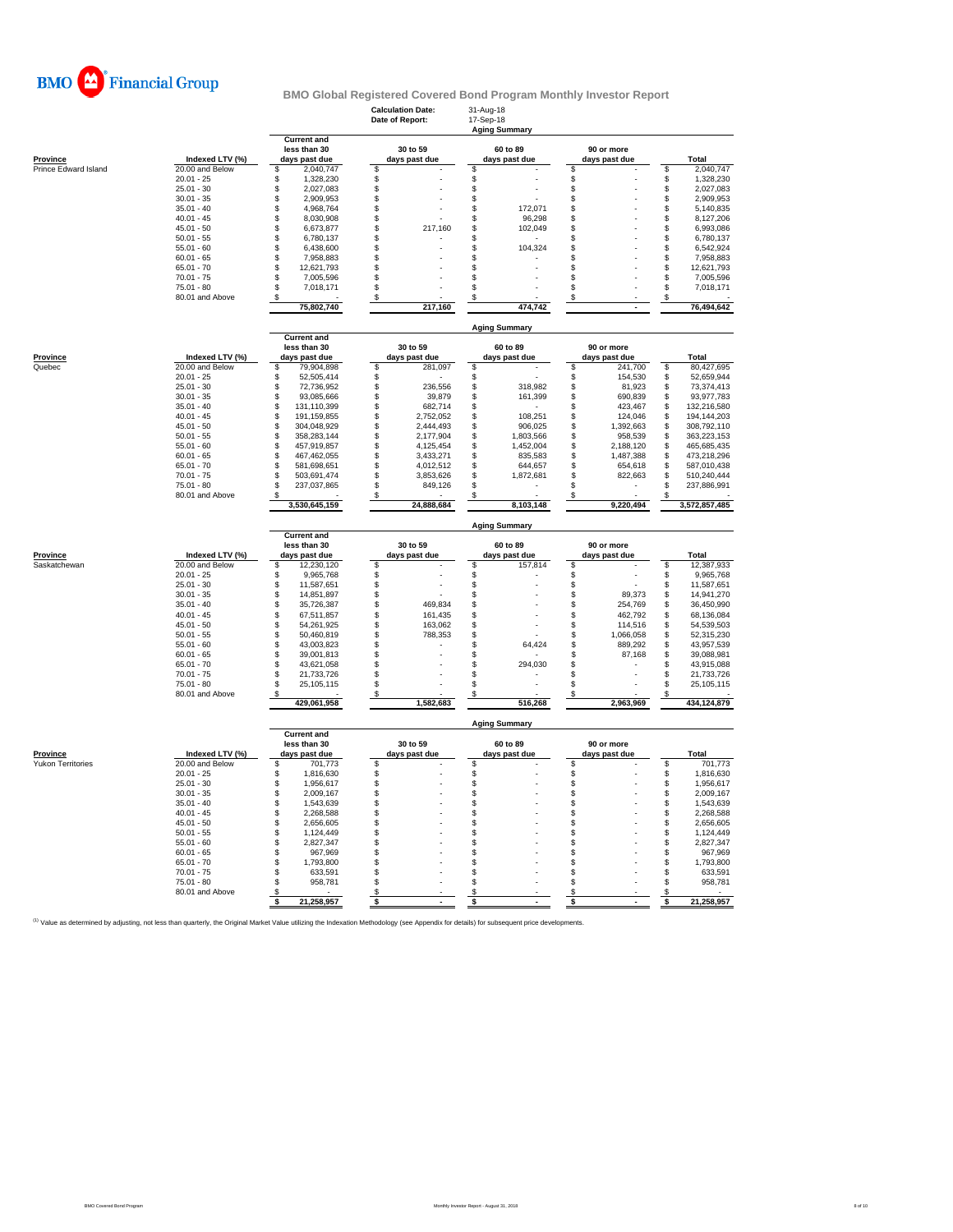

**Calculation Date:** 31-Aug-18 **Date of Report:** 17-Sep-18

**Cover Pool - Current LTV Distribution by Credit Score (1)**

|                 | <b>Credit Scores</b> |  |             |  |             |  |               |  |               |  |               |  |                |  |                |
|-----------------|----------------------|--|-------------|--|-------------|--|---------------|--|---------------|--|---------------|--|----------------|--|----------------|
| Indexed LTV (%) | Score Unavailable    |  | < 600       |  | $600 - 650$ |  | 651 - 700     |  | 701 - 750     |  | 751 - 800     |  | >800           |  | Total          |
| 20.00 and Below | 18.657.022           |  | 10.678.847  |  | 16.606.765  |  | 47.600.907    |  | 108.792.606   |  | 157.853.869   |  | 705.507.545    |  | 1.065.697.561  |
| $20.01 - 25$    | 12.505.904           |  | 8.459.814   |  | 16.365.091  |  | 42.124.056    |  | 81.499.100    |  | 127.875.116   |  | 485.657.326    |  | 774.486.407    |
| $25.01 - 30$    | 10.444.616           |  | 10.158.668  |  | 25.164.609  |  | 70.308.589    |  | 153.040.072   |  | 221.851.407   |  | 710.831.465    |  | 1.201.799.425  |
| $30.01 - 35$    | 9.847.248            |  | 22.791.227  |  | 49.689.684  |  | 139.248.088   |  | 277.473.222   |  | 370.239.949   |  | 1.073.423.428  |  | 1.942.712.845  |
| $35.01 - 40$    | 12.845.527           |  | 30.240.697  |  | 63.890.950  |  | 171.774.954   |  | 341.561.762   |  | 491.706.005   |  | 1.201.110.742  |  | 2,313,130,637  |
| $40.01 - 45$    | 5.684.389            |  | 41.779.246  |  | 82.935.734  |  | 194.246.554   |  | 405.441.600   |  | 538.871.449   |  | 1.379.784.196  |  | 2.648.743.169  |
| $45.01 - 50$    | 7.139.570            |  | 56.925.309  |  | 97.253.087  |  | 229.887.268   |  | 456.704.370   |  | 623.694.939   |  | 1.422.434.702  |  | 2.894.039.244  |
| $50.01 - 55$    | 9,128,907            |  | 44.037.830  |  | 90.051.760  |  | 229.319.748   |  | 456.598.365   |  | 570.121.778   |  | 1.409.267.235  |  | 2,808,525,622  |
| $55.01 - 60$    | 11.528.835           |  | 45.518.060  |  | 85.513.129  |  | 242.300.829   |  | 442.470.775   |  | 548.538.481   |  | 1.391.235.544  |  | 2.767.105.653  |
| $60.01 - 65$    | 24.418.242           |  | 41.669.633  |  | 111.925.463 |  | 239.196.800   |  | 423.485.827   |  | 552.546.648   |  | 1.289.270.363  |  | 2.682.512.977  |
| $65.01 - 70$    | 33.099.677           |  | 46.771.921  |  | 115.605.230 |  | 285.829.794   |  | 519.219.320   |  | 618.483.234   |  | 1.453.104.238  |  | 3.072.113.415  |
| $70.01 - 75$    | 11.365.537           |  | 23.674.906  |  | 68.748.046  |  | 206.666.150   |  | 443.628.674   |  | 514.473.725   |  | 1.169.918.376  |  | 2.438.475.414  |
| $75.01 - 80$    | 1.192.204            |  | 10.119.567  |  | 33.372.048  |  | 150.984.908   |  | 332.241.647   |  | 439.255.967   |  | 950.830.708    |  | 1.917.997.048  |
| 80.01 and Above |                      |  |             |  |             |  |               |  |               |  |               |  |                |  |                |
|                 | 167.857.679          |  | 392.825.724 |  | 857.121.594 |  | 2.249.488.646 |  | 4.442.157.340 |  | 5.775.512.567 |  | 14.642.375.867 |  | 28.527.339.418 |

<sup>(1)</sup> Value as determined by adjusting, not less than quarterly, the Original Market Value utilizing the Indexation Methodology (see Appendix for details) for subsequent price developments.